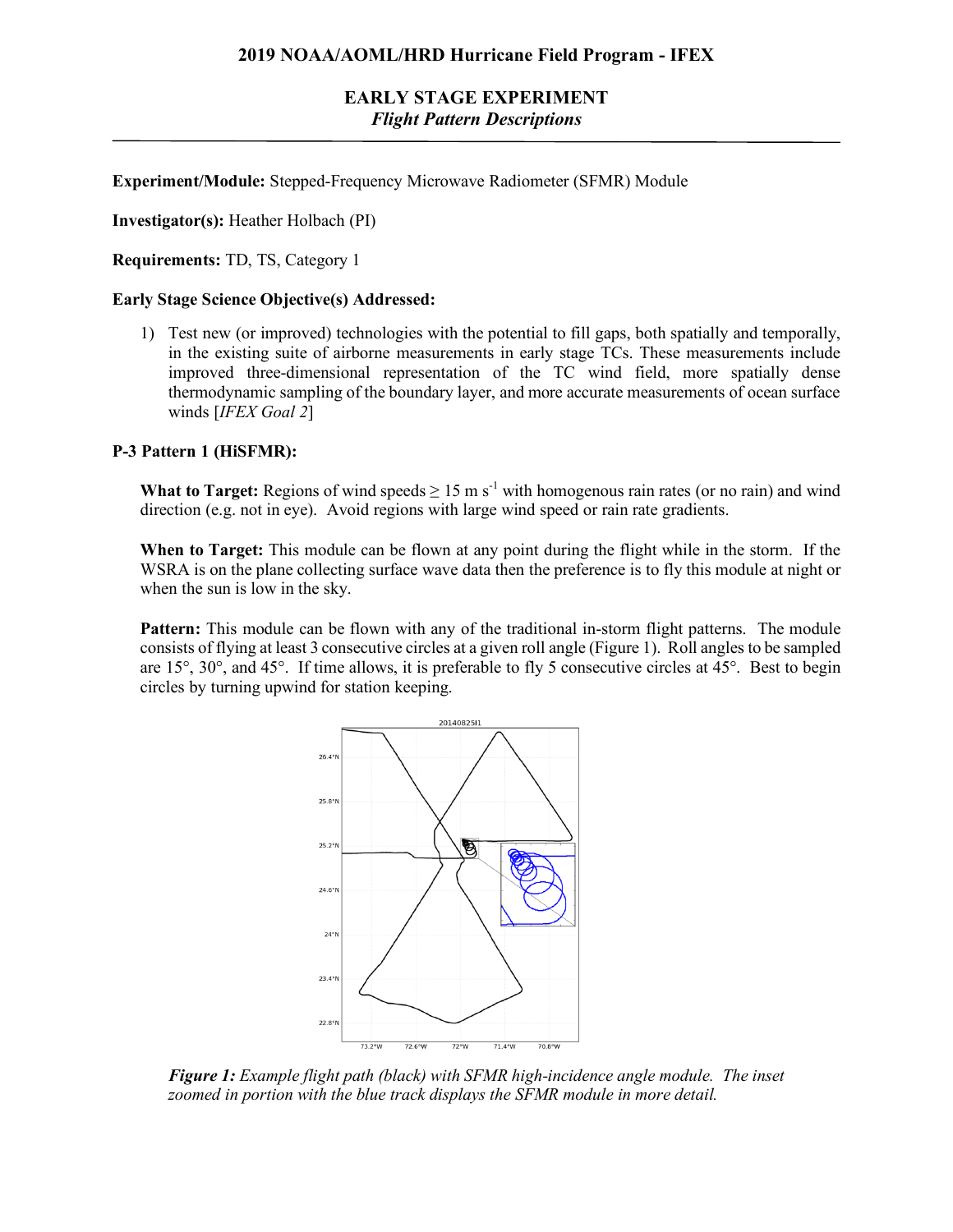**EARLY STAGE EXPERIMENT** *Flight Pattern Descriptions*

**Flight altitude:** 7–12 kft radar altitude

#### **Leg length or radii:** Any

**Estimated in-pattern flight duration:** 3 circles at  $15^{\circ}$  takes  $\sim$ 17 min., 3 circles at  $30^{\circ}$  takes  $\sim$ 7 min., and 3 (5) circles at 45° takes  $\sim$ 4.5 ( $\sim$ 7) min. for a total time of  $\sim$ 28.5 ( $\sim$ 31) min. If time is a concern, remove 15° circles for a total time of ~11.5 min for 3 circles each at 30° and 45° or ~14 min for 3 circles at 30° and 5 circles at 45°.

**Expendable distribution:** Release a dropsonde/AXBT combo at the beginning of the module. If no AXBTs are available, this module can still be flown while only releasing a dropsonde at the beginning of the module.

**Instrumentation Notes:** Use standard SFMR set-up. Important to maintain as constant of a roll angle, pitch angle, altitude, and rain rate as possible. Ideal to fly this module while the WSRA is also operating and gathering surface wave data. However, any data collected is useful as long as there is a dropsonde for comparison.

## **P-3 Pattern 2 (G-IV SFMR Validation):**

**What to Target:** Sample various wind and rain regions within a tropical cyclone, including light (< 20 m s<sup>-1</sup>), moderate (20-33 m s<sup>-1</sup>), and strong wind speed regions ( $>$  33 m s<sup>-1</sup>). This strategy will depend on the strength of the TC.

**When to Target:** Select a point along a portion of the flight pattern (whether part of the circumnavigation ring, a downwind leg, or inbound/outbound radial pass) for the G-IV to match. The P-3 and G-IV need to be traveling on the same heading for  $\sim$ 20-25 n mi (35-45 km) on either side of the module center point.

Pattern: P-3 Circumnavigation is preferred to more easily match G-IV. Other patterns are acceptable as long as a small portion of the pattern can overlap with the G-IV.

**Flight altitude:** 10–12 kft radar altitude

**Leg length or radii:** Maximum of ~45 n mi (85 km), centered on location where the G-IV is directly above the P-3.

**Estimated in-pattern flight duration:**  $\sim 6{\text -}10$  minutes for each overlap.

**Expendable distribution:** 1 dropsonde at module center when G-IV directly above the P-3 (required); 2 additional dropsondes at  $\sim$ 10 n mi (20 km) on either side of the center point (optional).

**Instrumentation Notes:** Use standard SFMR set-up. Also, ensure that the upward looking SFMR is working and collecting data if flown using NOAA42.